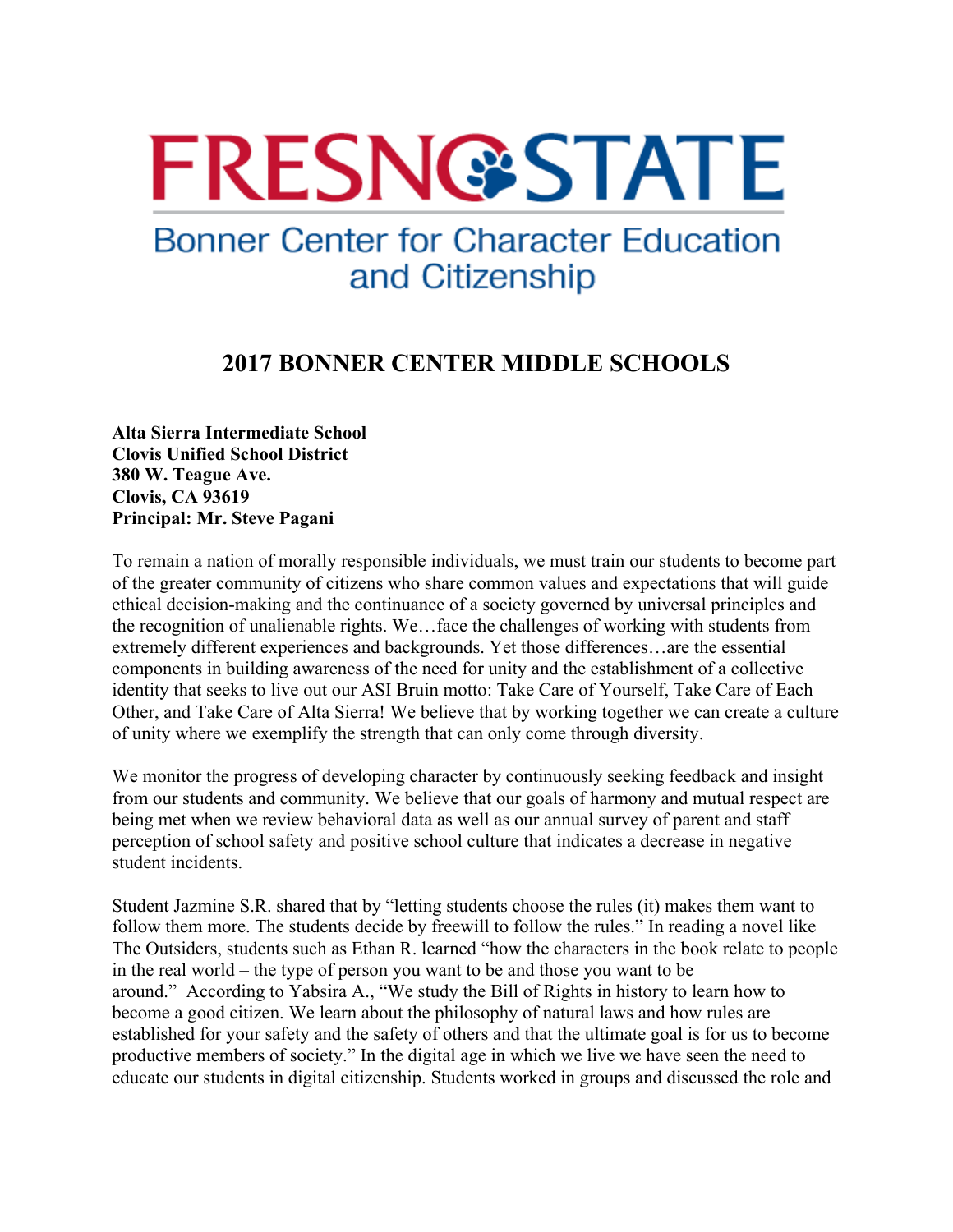impact of social media and how technology can be both a support and a challenge to student learning.

Through a discussion in a Principal's Advisory for Student Affairs (PASA) meeting, students determined to take responsibility for different sections of the campus to coordinate cleaning efforts. The ASI campus is kept secure by our diligent staff, our Clovis Unified officers…our security cameras…and the alertness of our support staff to any disturbances to the normal procedural expectations. Through our Clovis Support and Intervention (CSI) program we have offered eight support groups during the fall semester, serving and supporting 100 students who are going through issues such as divorce of parents, loss of a loved one, depression or anxiety. We offer additional services through the training of Peer Counselors and Where Everyone Belongs (WEB) leaders where students learn how to support and serve other students as they model positive character attributes. The Transition Program services students who may be coming from extreme poverty situations, foster homes, loss of living arrangements, second language learners or other significant life situations that could place them at risk.

Student Ashlee N. shared that "the teachers don't play favorites. They are easy to talk to and approach." Similarly, Tim N. shared, "The teachers treat us like adults and let us answer questions without feeling embarrassed. They treat us like they would anyone else." One new program that was implemented this year at ASI is the iLEAD program (I Learn, I Engage, I Achieve, I Develop). In the iLEAD program, some of ASI's most at risk students are brought together to learn, to collaborate, to be challenged, to create relevance, and to be supported to make changes in their study habits, their work ethic, and their lives to become successful.

At Alta Sierra there are multiple opportunities for students to become involved in serving the community. During the school year, different departments take the lead in overseeing a variety of service projects. ASI students serve the school and others in the community volunteering and serving through interpersonal exchanges. Students recognize the value in serving others and are involved in activities that extend beyond the school day such as charitable marathons and races, Toys-4-Tots, volunteering in local hospitals, supporting children in third world countries through agencies like World Vision, raising money for children with medical conditions, and many other activities.

**Clark Intermediate School Clovis Unified School District 905 5th St. Clovis, CA 93612 Principal: Mrs. Teresa Barber**

It is crucial for the future health of our democracy that all young people be knowledgeable, engaged in their communities and in politics, and committed to the public good. The school is uniquely qualified to teach the history of our nation, state, and local community and to expose children to the principles of involvement in the process of democratic governance.

The goal of Clark Intermediate is to produce students who are personally accountable, compassionate and responsive to the needs of others and are intentional regarding the care and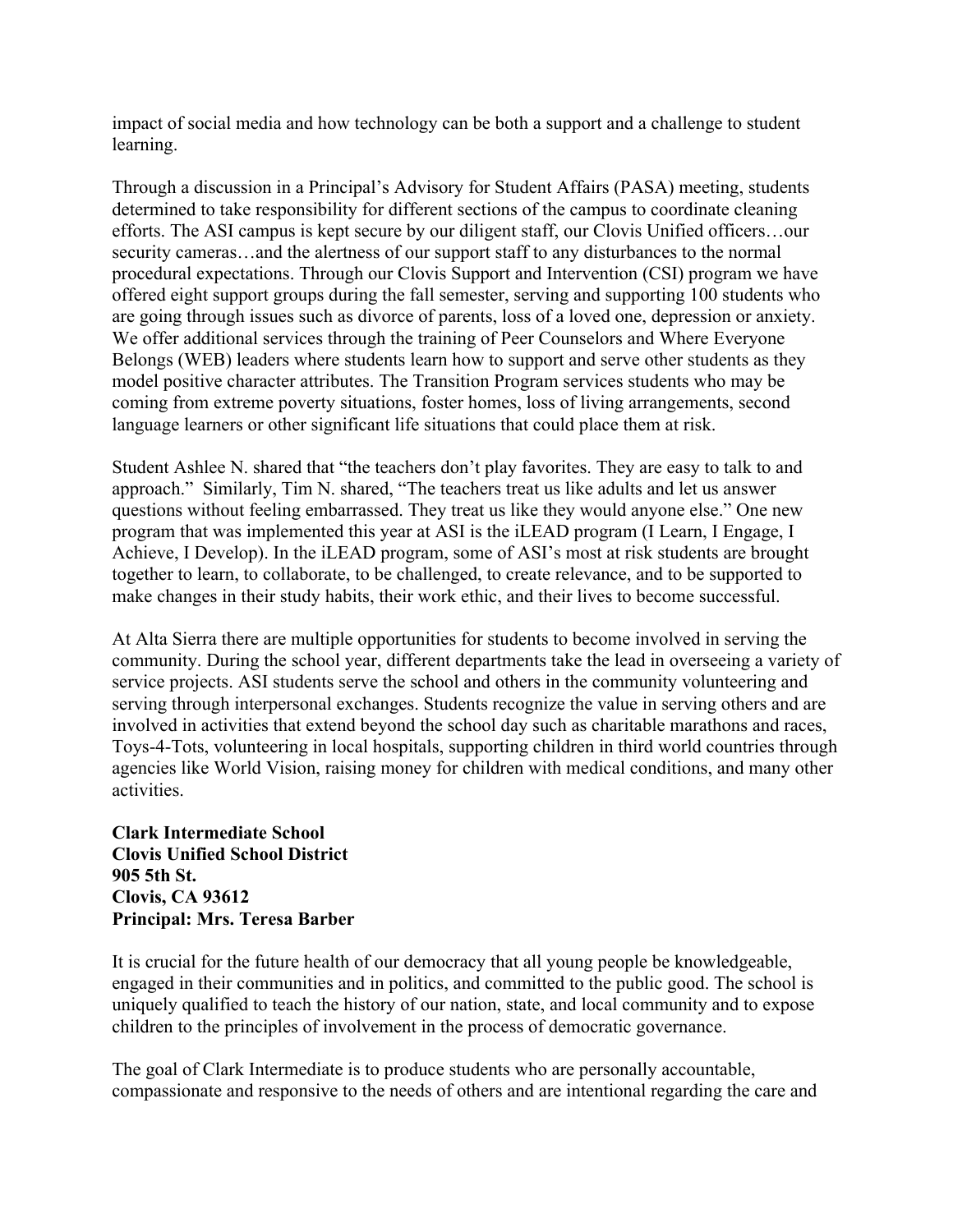use of their school and its property. Our goal for our students includes being able to analyze and critically think about public and community issues and who take an active part in addressing these issues. Monitoring the impact of these intentional practices occurs through data gathered by the level of student participation in events such as our drive for blankets for the Valley Children's NICU and various other drives through the year designed to help others, student behaviors incident reports and reports regarding damages to our school property are all indicators of the level of impact these goals are having on our student body.

The character and civic education goal for Clark Intermediate revolve around the idea of dignity and respect for each member of our Chieftain family for all of our 7th and 8th graders. Morning announcements end each day with our mantra, "Take Care of Yourself, Take Care of Each Other, and Take Care of this Place!" Members of our school's leadership classes took part in filming videos to teach our students and give them examples of what it means to be kind and show respect to all of our Chieftain family. The positive lessons, messages and on-going character lessons that are shared on campus are helping to ensure a clean, secure and psychologically healthy learning environment. The daily monitoring of the progress that we continue to make as we remind students of being thoughtful of their actions. Another monitoring device are the number of minor infractions resulting in student referrals. This data will continue to be collected and monitored and compared to the previous year's data with the goal of decreased number of incidents.

As a means of preparing our Clark staff…portions of the book, Choice Words, by Peter H. Johnston were used to remind our teachers of the importance of our words and the power that they have to shape our learners. The administrative team's goal is that the lessons from this little book helps our staff in remembering their impact on our school climate and the role models that they are for our Chieftain family each and every day.

Clark Chieftains organize and manage our annual Coats for Kids Drive, Peer Counseling Canned Food Drive, and this year we are looking forward to the creation of our very own Chieftain Closet, a place where students can receive items that they are in need of such as coats, jackets, pants, etc. Although our service learning is not directly tied to our curriculum at this time, Clark Intermediate students are motivated to help those who are less fortunate.

Character education is a high priority at Clark Intermediate School and has been integrated into all curricular areas. To establish this as a priority for our school this year, the staff spend the first two days of school focusing on building expectations of student and staff behaviors on campus. The curriculum dealt with key focal points embodied in the motto of: "Take Care of Yourself, Take Care of Each Other, and Take Care of this Place."

Through the school's leadership program, the students assist in creating curriculum, working side-by-side staff members and with input from the school community, that helps to generate a welcoming and positive learning experience for all students on the Clark Intermediate campus. Topics include: Anti-Bullying, Teamwork, Team-building, Personal Responsibility, and Selfesteem. Further focus is also spent on Effective Communication and being a good citizen in respect to knowing when and where to report situations of personal responsibility.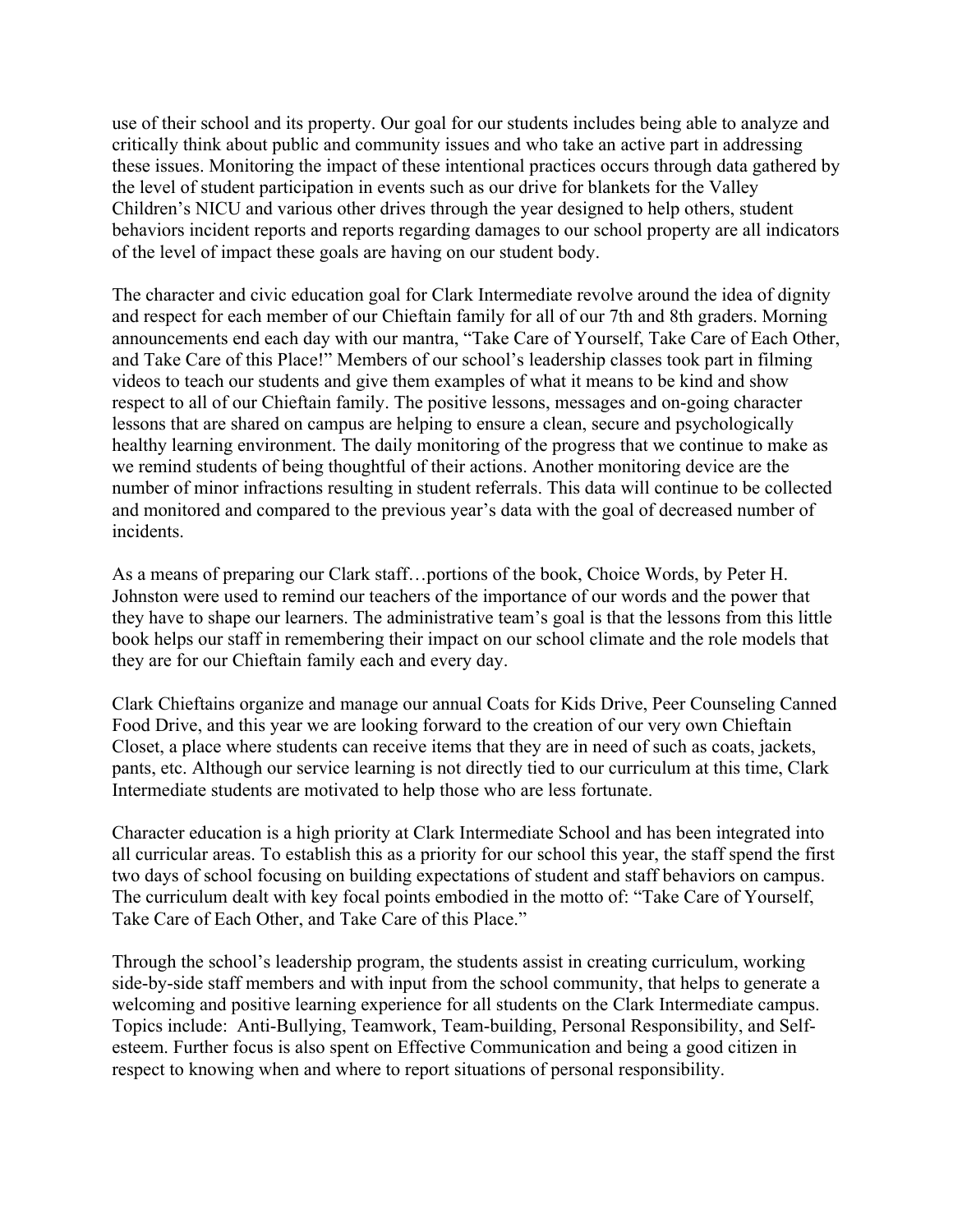Clark Intermediate recognizes the background and uniqueness of each of its students and makes sure to also meet the needs of at-risk students by working closely with parents or through smallgroup or individual counseling. Parents and community members are included in the process of promoting character education and rewarding positive behavior.

Although Clark Intermediate is not designated as a Positive Behavior Intervention Support (PBIS) school, it utilizes many of the principals in regards to mutual respect by adults and students while on campus and positive means of communication while focusing on correcting negative behaviors that take away from the educational learning environment.

**Granite Ridge Intermediate School Clovis Unified School District 2770 E. International Ave. Clovis, CA 93619 Principal: Mr. Scott Dille**

We cannot assume that all students learn good character at home, and we must omit no opportunity to instill it in our students, as they will go on to comprise the kind of society in which we all hope to live. We are guided by our school motto, "Unity, Courage, and Commitment." We explore our motto's meaning repeatedly, as students are invited to consider what it means to be a unified learning community, what constitutes moral, physical, and intellectual courage, and what commitment embodies.

Dr. Floyd Buchanan, a former superintendent, challenged our district's educators to be role models whose character serves as examples to our students. His words exhort us to teach students how to unite and to have the commitment to persevere in challenging circumstances. Our entire district holds itself to the standards in Doc's Charge.

Student Services, where major disciplinary issues are handled, recently analyzed behavioral data from the last few years and reports a decrease in bullying and behavioral disruptions on our campus. This is due to adults and students working together every day to monitor behavior and attitudes.

Administrators monitor attitudes and concerns through monthly Principal's Advisory on Student Affairs (PASA) meetings. Each year, during the second semester, administrators also receive feedback from School Assessment Review Team (SART) surveys. These surveys, given to parents, students, and community members, help us to understand how our campus is perceived.

Most significantly, our students monitor themselves. They feel ownership of their campus and desire to protect the rights of others. They felt comfortable generating their own solutions to the student body's needs because they feel responsible for the climate of our school and are intrinsically motivated to make our campus a safe, welcoming place.

The tone is set when school starts and students are reminded of expectations throughout the year; they are also reminded that our expectations for them extend beyond the campus and into their lives outside of school. For example, due to issues related to Internet use and social media, our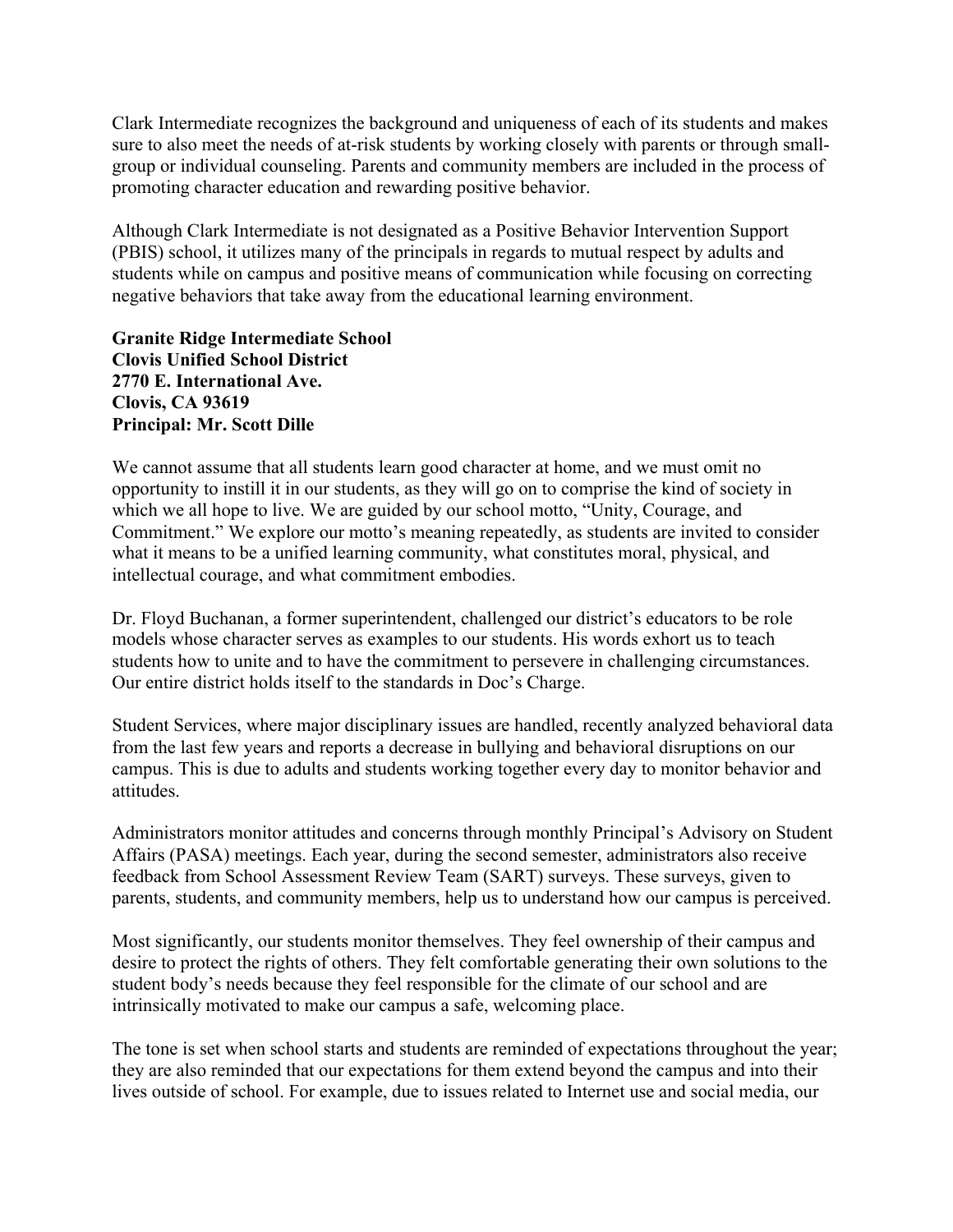Transition Team arranged small assemblies (held in PE classes) for all students in which law enforcement officers discussed and answered questions about digital etiquette and the law.

Most of our students come from our feeder elementary schools, where Character Counts is embedded in the school culture, so they are well-versed in the values and behaviors that constitute good character. Via the Code, we extend and help them apply their earlier learning to situations applicable to young adulthood. Teachers use literature, history, and current issues as lenses for discussing moral and civic concerns and to give students opportunities to reflect on their own and their peers' behavior.

Security and cleanliness are seen as everyone's responsibility on our campus. Everyone's eyes and ears help make the school safe; students often report potential problems before they actually occur. School buildings and equipment are seldom damaged, and we provide safe, clean halls, bathrooms, and classrooms, as well as beautifully maintained rehearsal and performance spaces and playing fields. Students see adults doing their part to take care of our school, and they follow the example. Leadership students (7-12) chose to "make a positive difference" and "leave it better than you found it" by cleaning up after others at lunch.

Everyone has an attitude of service. Additionally, our Transition Team, (an administrator, a counselor, and 10 support staff members), exists to help our neediest students. Students must also complete community service and five weeks of peer mentoring. Upon completion, graduates help to mentor new participants.

Broncos United Week is a time for the myriad clubs that celebrate identity…to share music, art, dancing, and food from their cultures. The week ends with an assembly at which students hear from different community speakers about their cultures and how cultural identity connects to their work.

While student body officers, leadership students, peer counselors, and club members often organize service events, most students participate because teachers make the service opportunity a part of their classroom experience. All of our clubs (100+, grades 7-12) are required to participate in learning via community service, and many of our middle school students volunteer in offices, classrooms, the cafeteria, the library, the student store, and other places on campus. They also help host the Special Olympics for the entire district each year, and our leadership students host and attend special education dances. Our sports teams contribute and learn through service, too.

**John Muir Middle School Corcoran Unified School District 707 Letts Ave. Corcoran, CA 93212 Principal: Mr. Dave Whitmore**

We at John Muir Middle School believe that character and civic education is important for students in American Schools because the public school system is envisioned as the entry point for people of all backgrounds as a productive citizen. We live in a diverse culture where we must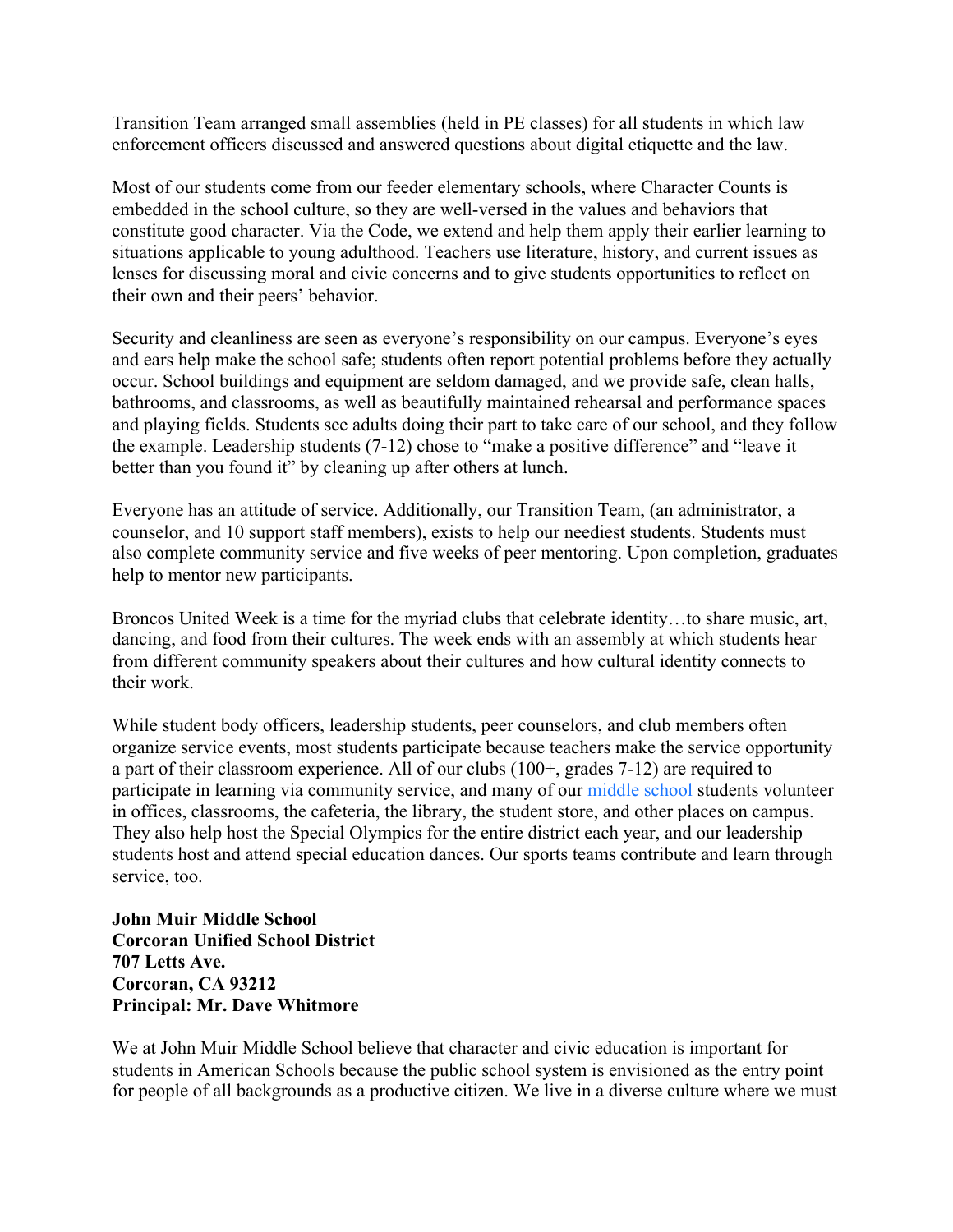reinforce tolerance and acceptance in public schools. We believe that character and civic education in the schools helps to accomplish this, for as Theodore Roosevelt states, "To educate a man in mind and not in morals is to educate a menace to society."

We are a Gold level PBIS (Positive Behavior Intervention System) school. The voices and perspectives of family and community members are involved directly in the PBIS process through active participation on, for example, leadership teams, practice implementation, and outcome evaluations at the school, district, and state levels.

Every month we focus on a Character Counts! Pillar (Respect, Caring, Citizenship, Responsibility, Trustworthiness) with an assembly, which is followed by a PBIS lesson on how to Respect OPS, (Others, Property and Self) in different areas of campus. The character goals for civic education at our school revolve around teaching students to be a part of a caring community. This goal is achieved through intentional instruction, modeling, and recognition. We also observe Constitution Day each year with all of our students where we read the Preamble and have the local ROTC present colors. Digital Citizenship is monitored in each classroom by the teacher with various apps that let the teacher observe in real time what the students are doing on their devices.

Our results are measured by looking at our discipline results. This data is reviewed periodically, by the PBIS team, the Discipline Data Team weekly, the Discipline Data Committee monthly and with the Safety Committee quarterly. Members of the various teams ask questions to students at random to check for understanding of the progress of our goals. We look at whether or not we are decreasing in our numbers of discipline incidents, suspensions and expulsions; throughout the last 4 years, we have continuously reduced the number of each. We just don't punish the behavior we do not want, we focus on increasing and recognizing the behavior we do desire.

Our English curriculum, Pearson, has thought provoking, engaging essential questions that allow students to explore true characterization with their dynamic curriculum. Throughout all curriculum our teachers work to ensure students become part of the process and develop their individual beliefs and character.

Through Character Counts! assemblies, as well as our "Wildcat OPS" lessons, we go beyond the integrated curriculum and add specific focused lessons that our students need to allow them to develop character.

Our on-site counselor provides students with individual counseling as well as mini-groups and encounter groups to help students build positive skills. We have multiple outlets for mental services as well. We have Eminence Drug counseling on campus to work daily with those that are at-risk of developing a problem with substance abuse.

To keep the campus clean and secure we have campus security, administrators and teachers on duty during breaks, as well as, before and after school. Administrators use specific discipline to ensure all students are safe in their learning environment. This discipline often includes restorative justice. As we are located in a community with significant gang presence, we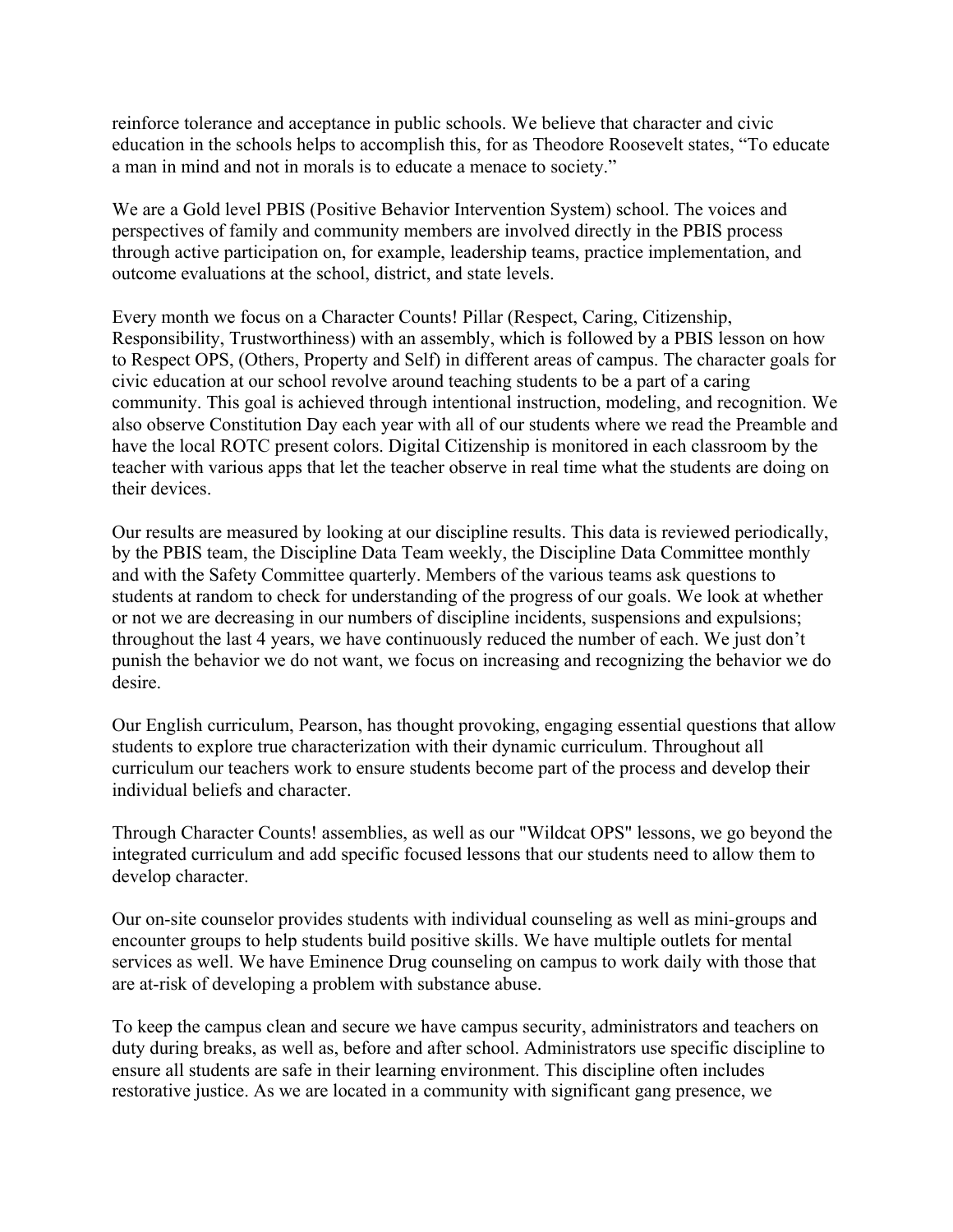reinforce the dress code, this with counseling and appropriate discipline has gone a long way to severely limit any gang type behaviors on our campus. Our counselor provides counseling, antibullying lessons, stress balls, etc. for those students that are at-risk for dangerous behaviors. Both the counselor and administration provide lessons for students such as "Flirting, not hurting" for sexual harassment, as well as, general harassment subjects to help inform students how their behaviors can hurt others.

We, the staff at JMMS, model appropriate behavior by interacting with other adults appropriately, as well as, students. We believe strongly as a staff, that we as the teachers of JMMS need to be the model for our students using proper behavior and our students will follow our lead.

As a school we have several options for contributing meaningfully to our community including food donations and the annual Pennies for Patients. In addition, we have Clubs that do community service (FBLA, CJSF). An example of a service learning activity at our school, that is connected with the curriculum, is the regular recycling program run by students, which connects directly to understanding the concept of human impact on the planet…Each year we have Career Day where people from the community demonstrate/present to the students what they need to focus on in the classroom to further their education and career goals.

**Kastner Intermediate School Clovis Unified School District 7676 N. First Street Fresno, CA 93720 Principal: Mr. Ryan Eisele**

As schools set goals and put procedures in place to prepare students for success in college and career readiness, it is essential for the future of our democracy that our schools also prepare students for a lifetime of engaged active citizenship. Schools with character and civic education are more likely to be inclusive, respectful, and safe. It is important that we educate our future learners in character development and civic responsibility to prepare students with the ability to address complex challenges, problem solving tasks, to work and study with others.

It is our aim to provide learning experiences that result in measurable growth for all students, to help them reach their potential in mind, body, and spirit, and prepare them to be productive citizens in our community. Student input is valued in establishing our goals. Teachers and administrators encourage student participation in all daily activities of Kastner.

We have many measures in place in which we are able to monitor the progress towards achieving our character and civic education goals. We use data from student surveys, PASA, staff input, computer data, and (SART) survey comments from parents. At the beginning of each school year students are given a student survey to assist administration and counselors with any needs students may have. The student survey is given again mid-year and once more at the end of the year to evaluate the data to ensure we are attaining the goals we have set. The SART survey is given to parents each year allowing them the opportunity to evaluate the character and civic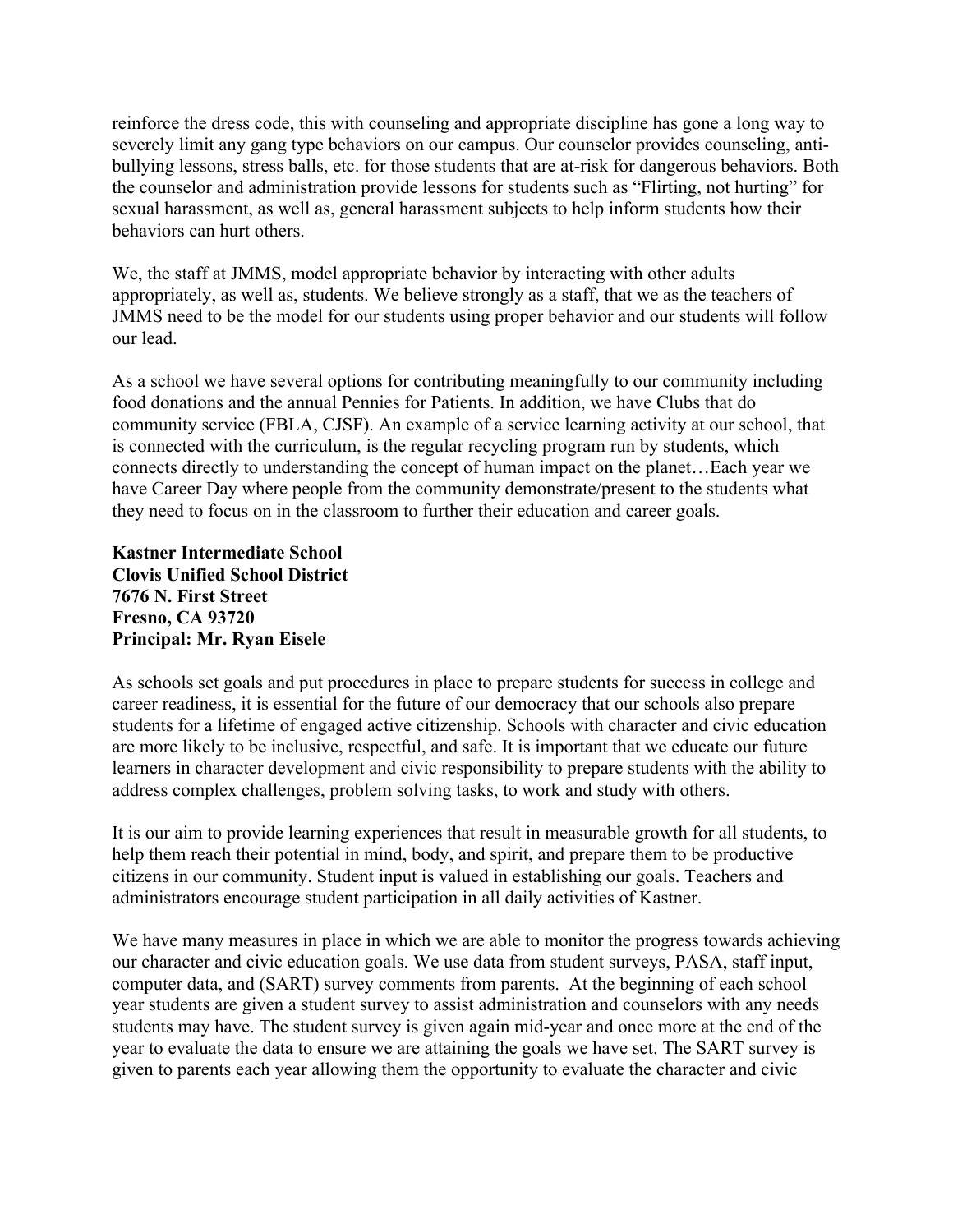education programs at Kastner. Behavioral incidents are studied to identify trends, highs and lows during times of the year, and areas of concern.

Kastner Intermediate believes that character and civic education must be integrated into the curriculum, taught as separate units, encouraged and modeled daily. Finding innovative ways for families to share their cultures is an ongoing discussion and an area in which the leadership team regularly seeks input from staff and the community. Videos, reference materials, and books in multiple languages (Spanish, Hmong, Russian, and German) are offered in the LMC and are readily available. Leadership classes invite members from the community to discuss what it means to be a leader in different cultural/socio-economic settings and design school wide, community based challenges for their classmates.

As part of the District's monitoring system, CLASSI, our campus is inspected for cleanliness and safety each quarter. These results are sent to the District office as a portion of our CLASSI results. These results are compiled and reported to our stakeholders annually through our School Accountability Report Card (SARC). This is also available on Kastner's website and reviewed during our SART meeting with parents. Students demonstrate responsibility by offering assistance after lunch to clean the campus. Our Administrative team continues to facilitate teacher training on campus safety, social equity, and respect for diverse ethnicities. Our Opportunities class is a temporary setting for students with behavioral issues for a time to "regroup" and then return to their regular classroom, reinforcing that students are responsible for their own behavior.

SOAR consists of two area coordinators, one counselor and three SRL's, who work as mentors with a focus on supporting homeless, foster youth and socio-economically disadvantaged students. SOAR also provides Internet access and support materials out of their community resource center located right in the center of campus. This center is also available after school to students and families as a resource center.

Teachers engage students to work together to promote dialogue about current issues, encouraging open-mindedness, compromise, and tolerance of diversity. Students are also involved in developing empathy and compassion for others through service learning projects for the school and community. Kastner encourages students to participate in school government. Teachers recommend students for our senate…through a process that ensures equal representation of all ethnic groups.

Students at Kastner are able to contribute to their school and community through Leadership, School Service, Student Council, Peer Counseling, WEB (Where Everyone Belongs), and Collaborative Mentoring. WEB hosts a new student luncheon introducing new students to peers. Our vision has been realized with the growth of our award-winning Collaborative Mentoring program that uses an elective integration approach, bringing together our Special Day Class, students with autism and general education students. The peer counseling elective provides proactive training for peer conflict-resolution.

All students at Kastner are offered equal opportunities to receive recognition and maximize academic, social, and personal achievement. Students continue to be recognized for community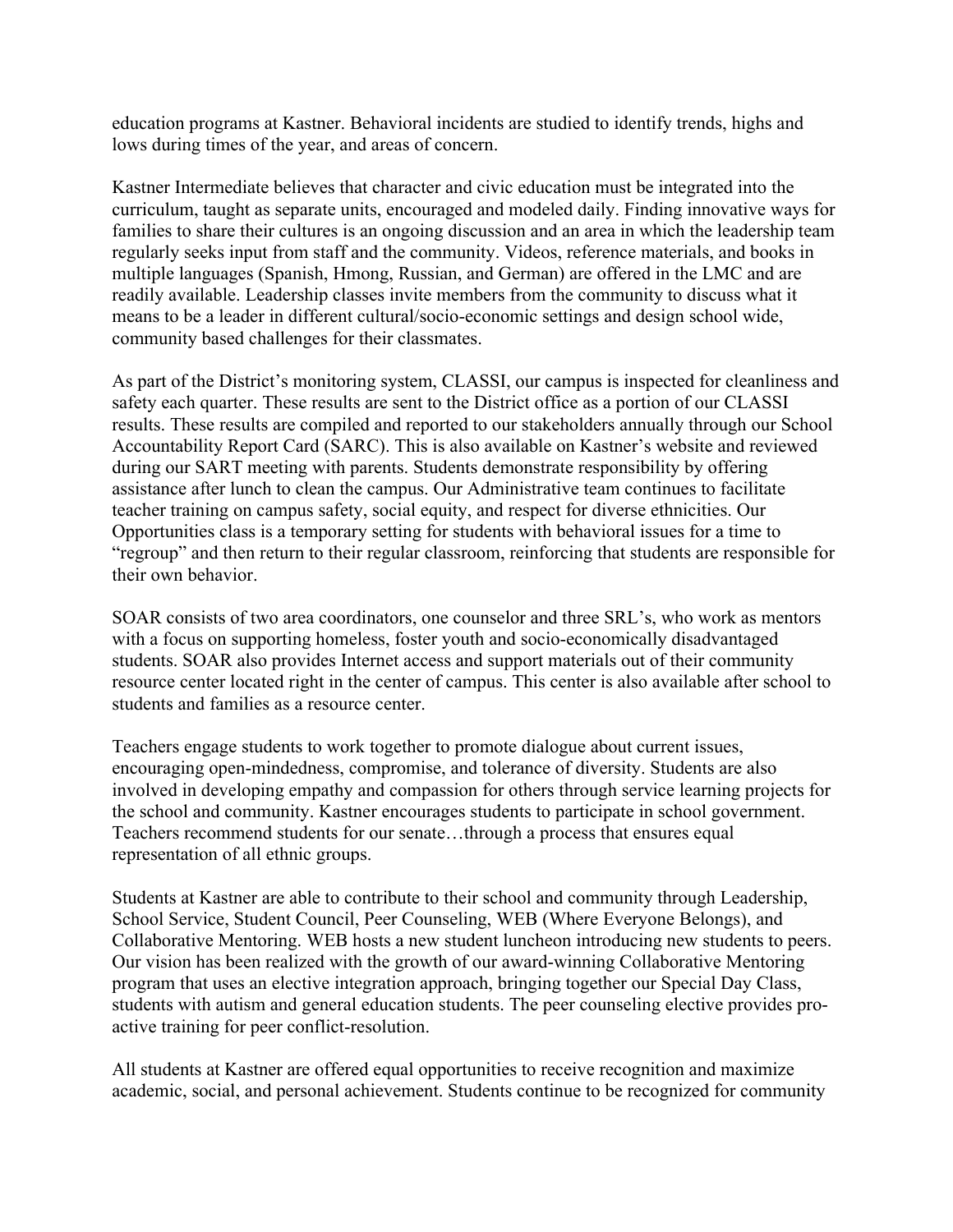service through the President's Volunteer Service Award (PVSA), the annual "Hope of America" Rotary Award, and the Kastner Thunderbird Award. Teachers vote for "Students of Success," a special recognition of students who strive to succeed despite difficult circumstances.

## **La Joya Middle School Visalia Unified School District 4711 W. La Vida Ave. Visalia, CA 93277 Principal: Mr. Travis Hambleton**

It is critical that American public schools involve ourselves in developing the character and civic learning of our students. It is the qualities of good character that enable the members of our society to interact each day and function in a positive and productive manner.

If we develop students who are of good character but lack the knowledge and experience to get involved, to make good choices, and to engage in our community, true civic improvement will remain elusive. Teaching and nurturing good character and civic-mindedness in our students is critically important to the success of our communities for the long-term.

The character and civic education goals are embedded in our school mission and vision, which were re-developed from the ground up by our staff during the 2010-11 school year. Our school mission "Ensuring Learning For All!" encapsulates both academic and behavioral learning as well as character and civic educational learning.

"La Joya Explorers show P.R.I.D.E." is a common expression on our campus, as students are reminded and taught how to be Prepared, act with Respect for themselves and others, demonstrate Integrity in challenging situations, work with Determination in school, and display Etiquette in interactions with others.

We remind students to "show P.R.I.D.E." in their daily routines, both when they are being successful and when they are struggling academically or behaviorally. In this way, we have certainly made progress, as measured in this qualitative manner. We also measure our progress in a quantitative way. In a yearly Safe Schools survey, nearly all students are regularly able to recall the components of P.R.I.D.E., and most believe it has an impact on their daily life. We also measure the impact of this character education program through its impact on the number of student discipline incidents and expulsions, which have steadily decreased each year since 2012.

Our character education program begins in the first week of school, which we call "Preparing to Launch." During this time, teachers delay the start of their academic curriculum for 1-2 days so they can address the school traditions, campus policies, and the character, behavioral, and academic expectations for all of our students. Our "Where Everybody Belongs" (WEB) class and club work to quickly link our new 7th grade class to our school culture, planning welcome activities and a fun orientation, as well as ongoing lunch activities to keep students connected. About once each month, our WEB leaders and teachers lead class discussions in the 7th grade and 8th grade science classes about bullying, social media, and other similar topics.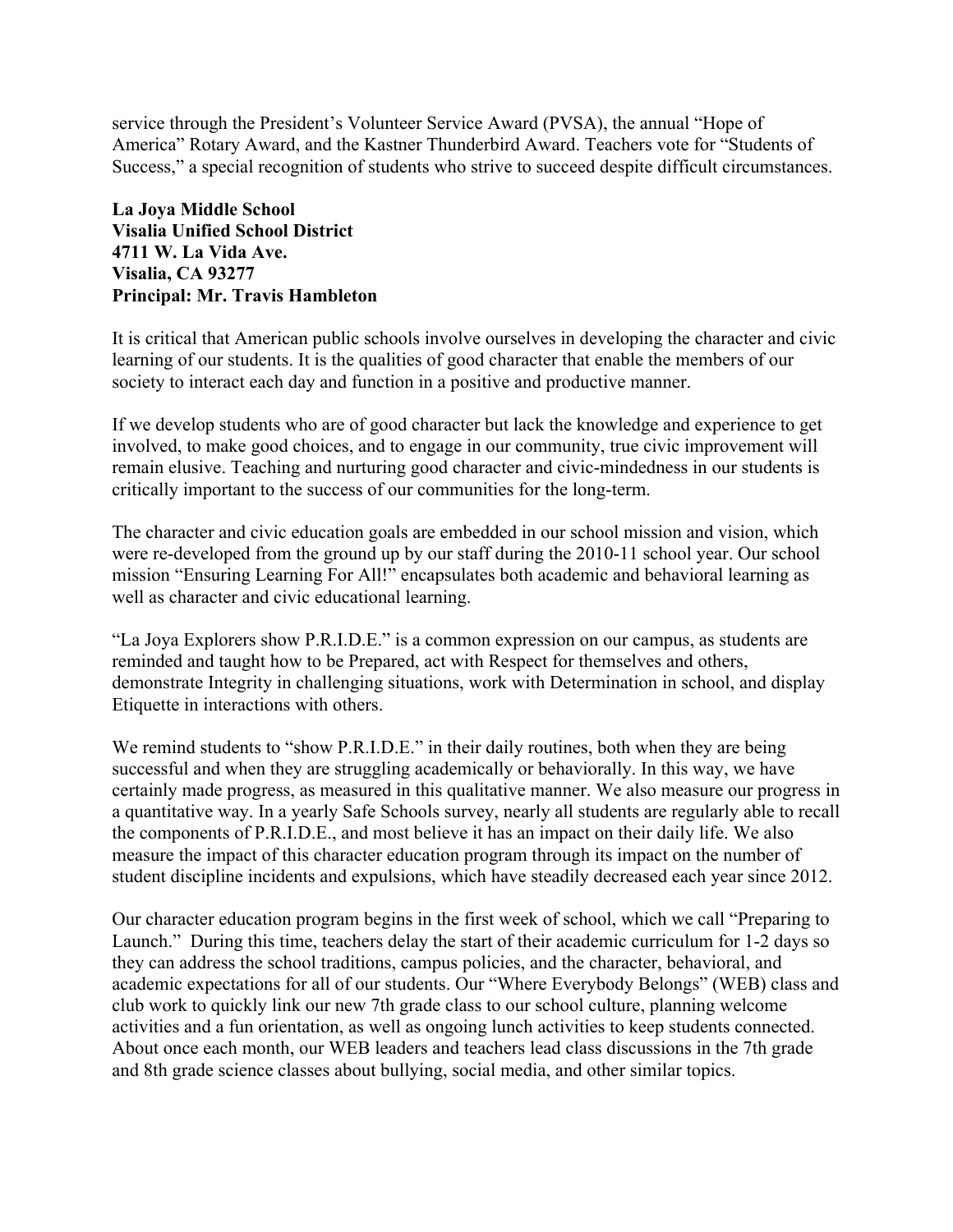In 7th grade, students study societies and governments including Ancient Rome, Medieval Europe and Japan, and the Renaissance. In each, students learn about how those in power treated their country's inhabitants, in comparison to the modern American system. In 8th grade, students show the reasons for the development of the U.S. Declaration of Independence and Constitution, focusing particularly on the Bill of Rights. In one project, students select a current issue…and research the rights and laws that govern it. Students are encouraged to pick a side to the argument based on their research and design a coherent presentation.

In 2014, our campus security was improved to create a "single point of entry" through the main office. Also, our district has partnered with the Visalia Police Department, adding a Youth Services Officer (YSO) to our school campus. Along with making for a safer environment, our YSO also works to build positive relationships with our students and their families.

We are fortunate that our support staff also includes a school psychologist (shared), social worker, and a behavior intervention technician, who all work in tandem with our administration and teachers to support student behavioral and academic success. In 2015, through the work of our PBIS site team, we developed an on-site Accountability Center, which functions as an alternative to at-home suspension for our students. In the specialized classroom, students selfreflect on their behaviors, keep up with their academic work, and work with a counselor in small groups to work to recognize the errors in the behavior and how to change them.

In 2015, our administration created the La Joya Student Ambassador program, in which our Leadership class students travel to speak with the 6th graders at our feeder elementary throughout the year, helping to inform them about life at La Joya and to decrease their anxiety and starting at a new school. Our student Builders Club works in conjunction with members of the Visalia Sequoia Kiwanis Club, organizing fundraisers for charity events such as the March of Dimes, the Leukemia-Lymphoma Society, and local clothes and food drives.

**Parkview Middle School Armona Union Elementary School District 11075 C St. Armona, CA 93202 Principal: Dr. Xavier Piña**

Our civic and character education goals can be best summed up through our mission statement which reads, "Our school believes that each child has the ability to make a difference in the lives of their community and school by working hard and challenging each other to be leaders of high character and academic achievement. By learning academically as a team, our students can make a greater impact in our world and become successful future leaders."

After comparing school discipline reports and suspensions from previous years, as well as analyzing feedback from teachers and staff, we have concluded that the following progress has been made as a result of the implementation of our character education program. Our school campus is cleaner, because students have taken the initiative to be responsible for themselves…School conflict has been reduced as a result of students implementing tools and methods they have been taught through the Panther Habits program. School discipline has been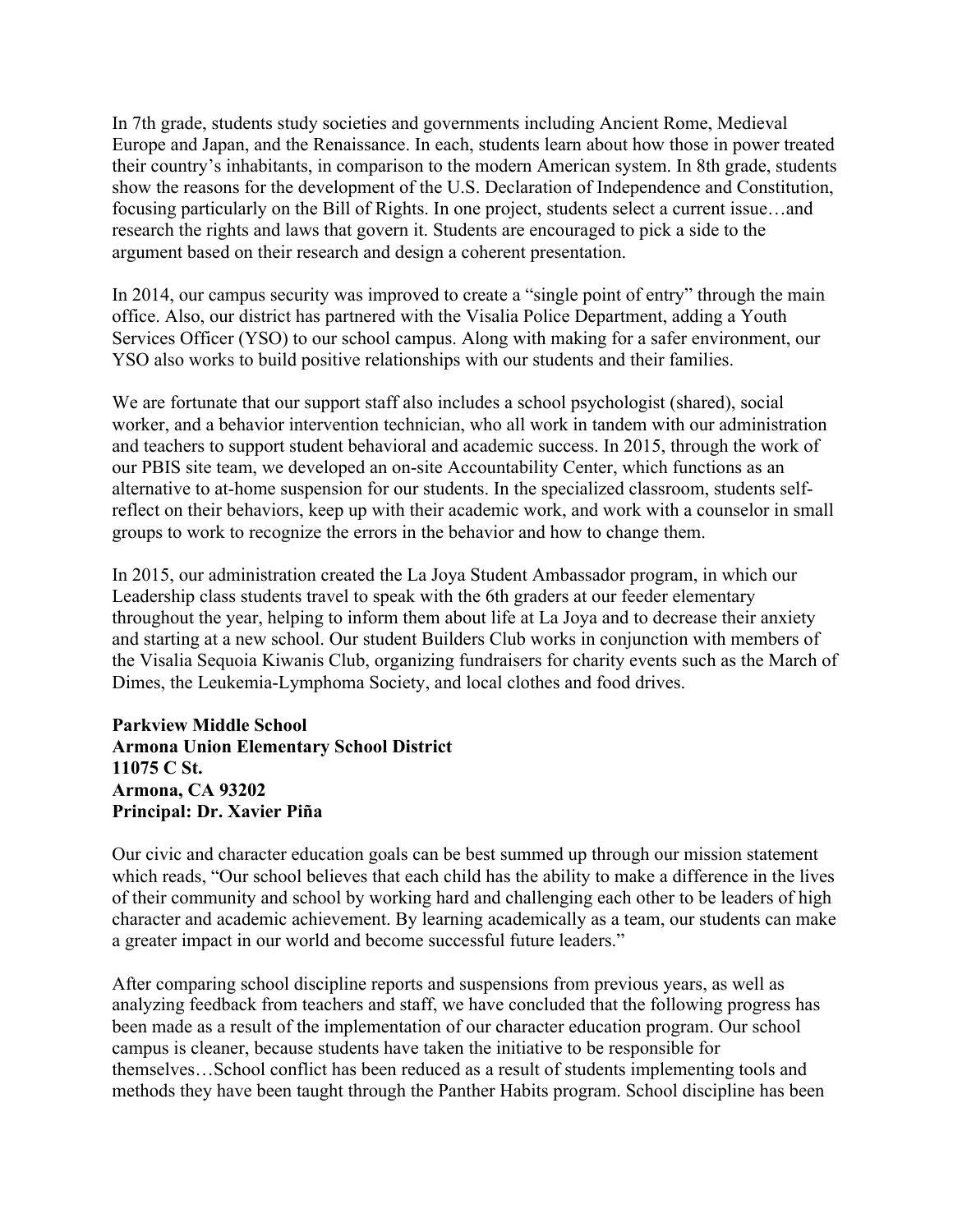on the decline as students have become more responsible for their actions and taken ownership of their learning. Rich and meaningful discussion within classrooms are taking place as a result of this program that otherwise haven't taken place in years past.

Weekly lessons and activities are conducted outside of core content, parent connection letters are sent home, and students participate in an assembly that provides meaningful resources of practicing each habit in life. In addition, teachers faithfully infuse the language of the leadership principles across grade level curriculum as they come across examples in literature, historical, mathematical, and scientific text.

One of the ways we've focused on the psychological needs of the students is by hiring a school counselor who is passionate about creating a school environment where students feel welcomed and cared for. There are peer mediation and social groups that have been established which have helped students who may be struggling with various issues. We have frequent activities where our middle school students have the access to research colleges and be informed of their ability to continue their education after high school. We have implemented a college and career day where various colleges and tech schools visit the campus and students can participate in breakout sessions based on their interests. This has been very impactful in our school culture because many students represented in our district do not have any family members who have attended college.

We have a restorative discipline program that seeks to leverage student's potential and keep them in school. It is called the student resource center. Students that have behavior or academic issues attend a separate class for half of the day. During that time, a credentialed teacher is assisting them in their individualized academic needs with the hopes of getting them caught up and back into their regularly scheduled classes and electives. If they are in this class for disciplinary reasons, students are challenged to reflect on their behavior through reflective writing. They seek to understand their important role in making positive change in our school, discover ways they can alter their behavior, and come up with strategies to become a successful leader using the Panther Habits.

All teachers and staff have been trained in the 7 principles of leadership. In addition, monthly teacher collaboration and professional development has been put in place to allow for teachers to share resources and grow in their knowledge and fluidity of the leadership language. Classified staff are given resources and support to incorporate Panther Habits on the playground, in the cafeteria, library, and school office. We seek to model the behaviors we are teaching the students.

Students are also given a voice by filling out regular feedback forms with ideas for improving our school and ways they desire to inspire our school towards change. Students are provided each month with a handout that lists ways they can practice their leadership skills at home, and encourage them to transfer their knowledge of the Panther Habits into their lives outside of school. These activities are age appropriate and are catered to the demographics of our school district. Students have the ability to impact their community by participating in canned food drives for local food pantries, coat drives for the less fortunate, and fundraisers to support global causes and nonprofit organizations. Throughout the school year, students are exposed to world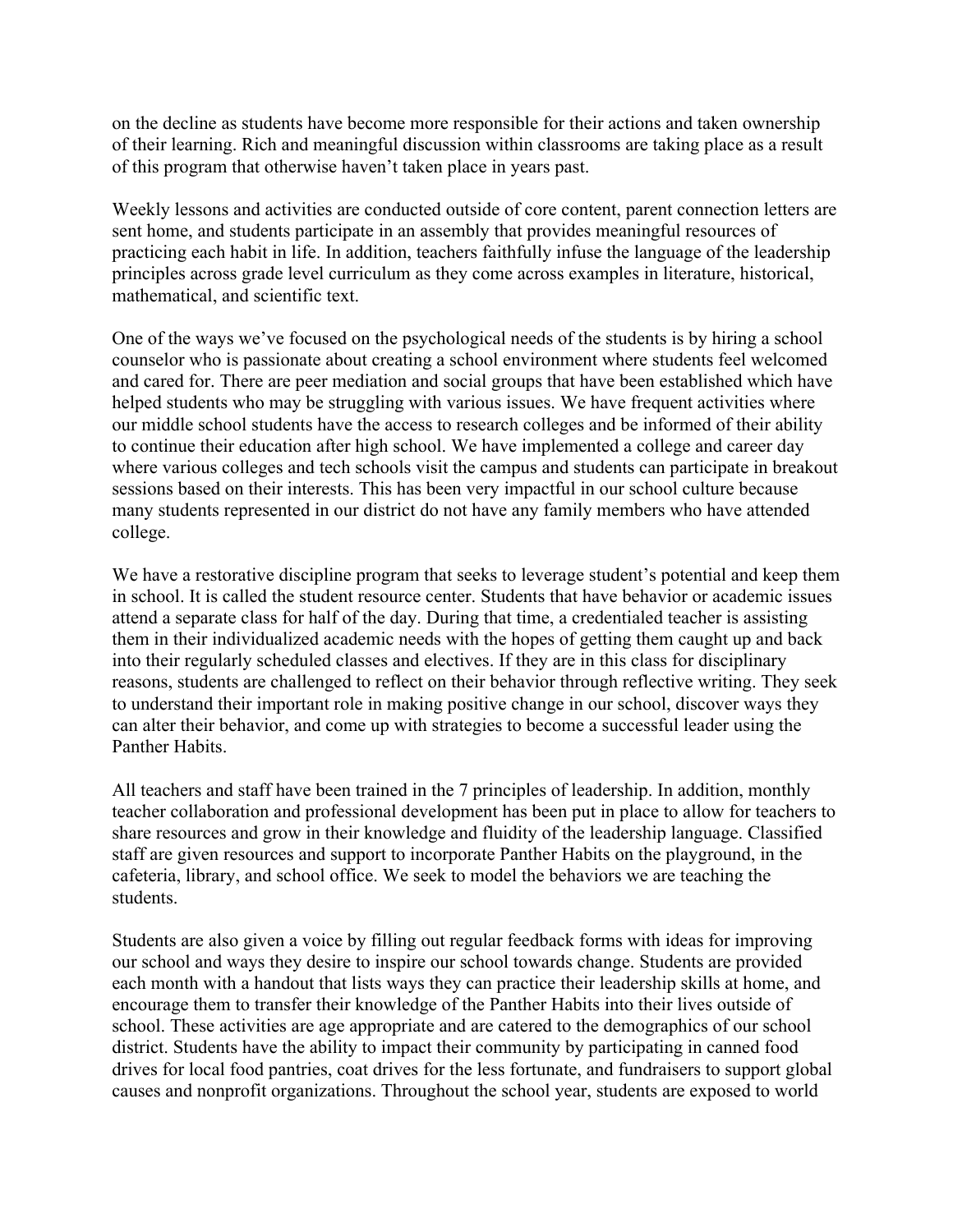issues through non-fiction text and curriculum. This has sparked student action in classrooms by way of service projects and special class-wide fundraisers separate from the school-wide opportunities to make a difference.

Top

**Pioneer Middle School Pioneer Union Elementary School District 101 W. Pioneer Way Hanford, CA 93230 Principal: Mrs. Jamie Rogers**

The education of our youth is not just a focus on core academic subjects, but rather it is a holistic approach to the education of young people. It is these young people who will become leaders of our great nation and with that in mind, character and civic education are an integral part of campus life at Pioneer Middle School.

Our P5 [Pride] emphasizes the following: Polite, Positive, Productive, Prompt, and Prepared. Today at Pioneer Middle School we infused the six pillars of character into our P5 expectations to create a positive learning environment focused on supporting the academic achievement of our students, while educating students on what it means to be positive citizens in their community.

We utilize both discipline data, attendance data and anecdotal data to measure our student progress in becoming positive citizens. In addition we also review participation in extracurricular and co-curricular activities as well, as evidence of our students' involvement and participation in our school community. Students who attend school on a regular basis, do not have discipline incidents, and participate in our school community are evidence of good character and civic virtue.

At last measurement, Pioneer Middle School had a 96.35% daily attendance rate, well above the state average. Currently there are three students on check-in systems at this time. The check-in systems are a new component to our Behavior Intervention this year as a Tier 2 Intervention for students struggling with behaviors. We are continuing to identify those students who would benefit from Tier 2 behavior interventions, to ensure we are providing appropriate support systems to aide in our student's success. In addition, we have social skills small groups who meet regularly with our school counselor to develop their social skills, in an effort to further support those students' academic and personal growth.

We believe that character education is not a stand-alone concept but rather an integral part of daily instruction. In addition to the integrated approach to the Character Education, specific time is also allocated in each grade level for intensive instruction to further support the educational program provided at Pioneer Middle School.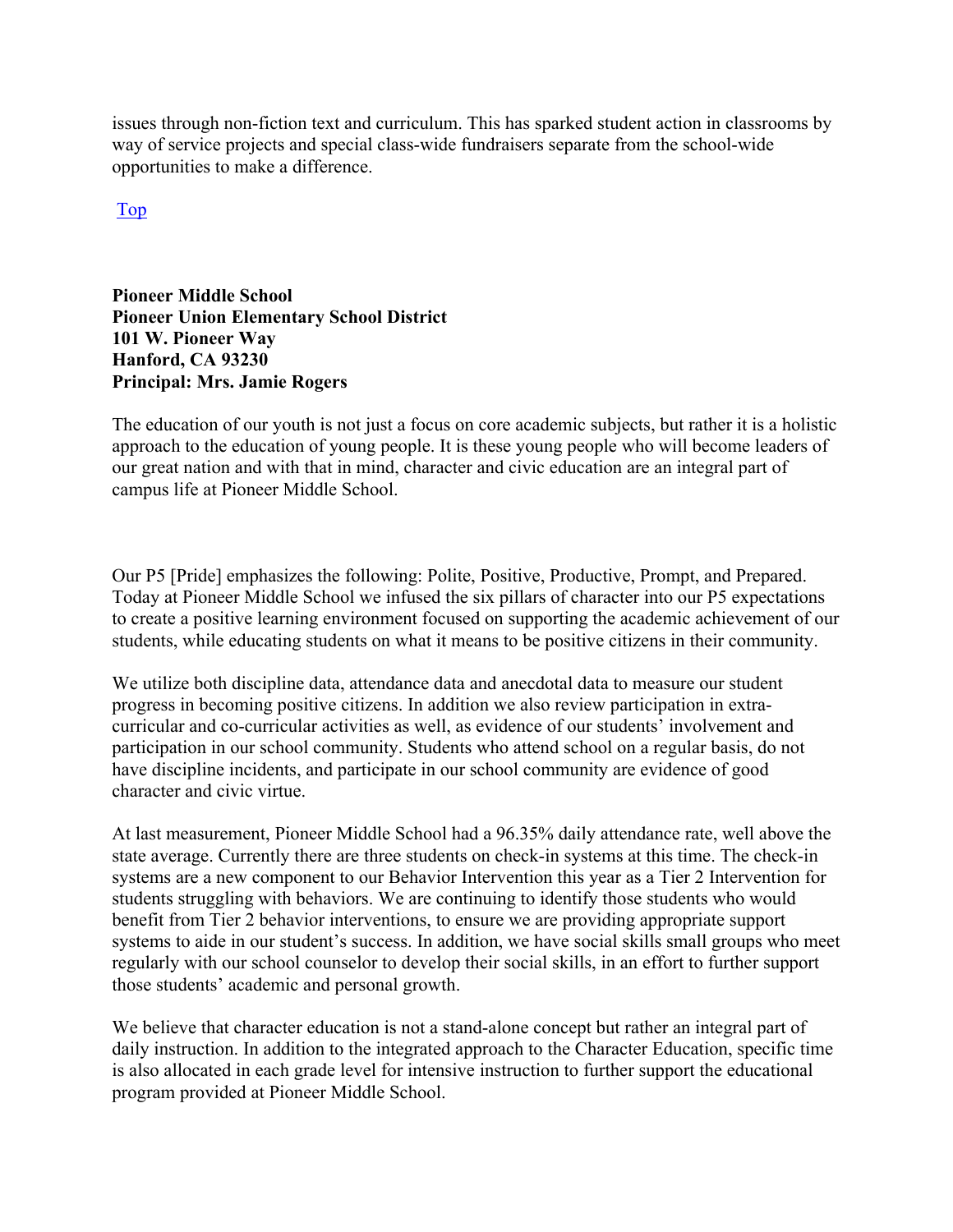Passport day involves each grade level going to various non-classroom settings (i.e. the cafeteria, library, hallways, office, etc.) where a staff member teaches the students the expected behaviors and citizenship requirements in each area of the school using our P5 expectations…Students and recognized for modeling exceptional behavior at a morning breakfast where staff and parents celebrate their efforts.

At Pioneer Middle School, we believe building a positive learning environment is the foundation for academic success for all our students. That is why our PBIS and character education programs are so vital. These programs assist us in building a positive learning environment where students are safe in engage in learning opportunities and where staff have developed strong rapport with students to further support their academic success. Professional development this school year has focused on developing rapport with at risk students to further support them. In addition, many staff members volunteer to support students with extra and co-curricular activities further modeling positive behaviors with our students.

We have a number of extra and co-curricular groups that provide avenues for students to become involved. Our Leadership class, which includes our Student Council is very active in our school and community. Annually, they host a can food drive. This year they collected 1500 can goods to donate to local food banks. Our Leadership program also organizes our annual 5th grade visit to Pioneer Middle School. During this event our student leaders plan activities with our incoming 6th graders in an effort to assist these students in a positive transition from 5th to 6th grade.

In addition to Leadership, our CJSF club is also heavily involved in community-based activities. In addition to the individual community service hours, the club will also sponsor a school-wide pet supply drive…in support of the Kings County SPCA…Our music program is also involved in community based activities. They have performed at various community events.

Each year our 6th grade students participate in an oral history project relating to traditions. This project requires students to interview a family member regarding the tradition. They then write a report and prepare a presentation on the tradition. In addition, annually Pioneer Middle School opens its doors to the community for Grandparents Day. During this event "grandparents" are invited to attend class with their students where they are able to engage in learning activities alongside their students.

**Sanger Community Day School Sanger Unified School District 818 L St. Sanger, CA 93657 Principal: Mr. Johnny Gonzalez**

Character education is important in schools to help our students develop as global citizens and create moral communities. Character education is our responsibility in order to improve our students' emotional, moral and intellectual development.

At Sanger Community Day School our character education goals are embedded in daily function guided by the 3 B's: Be Here, Be Respectful, Be Productive. Second Step is taught weekly in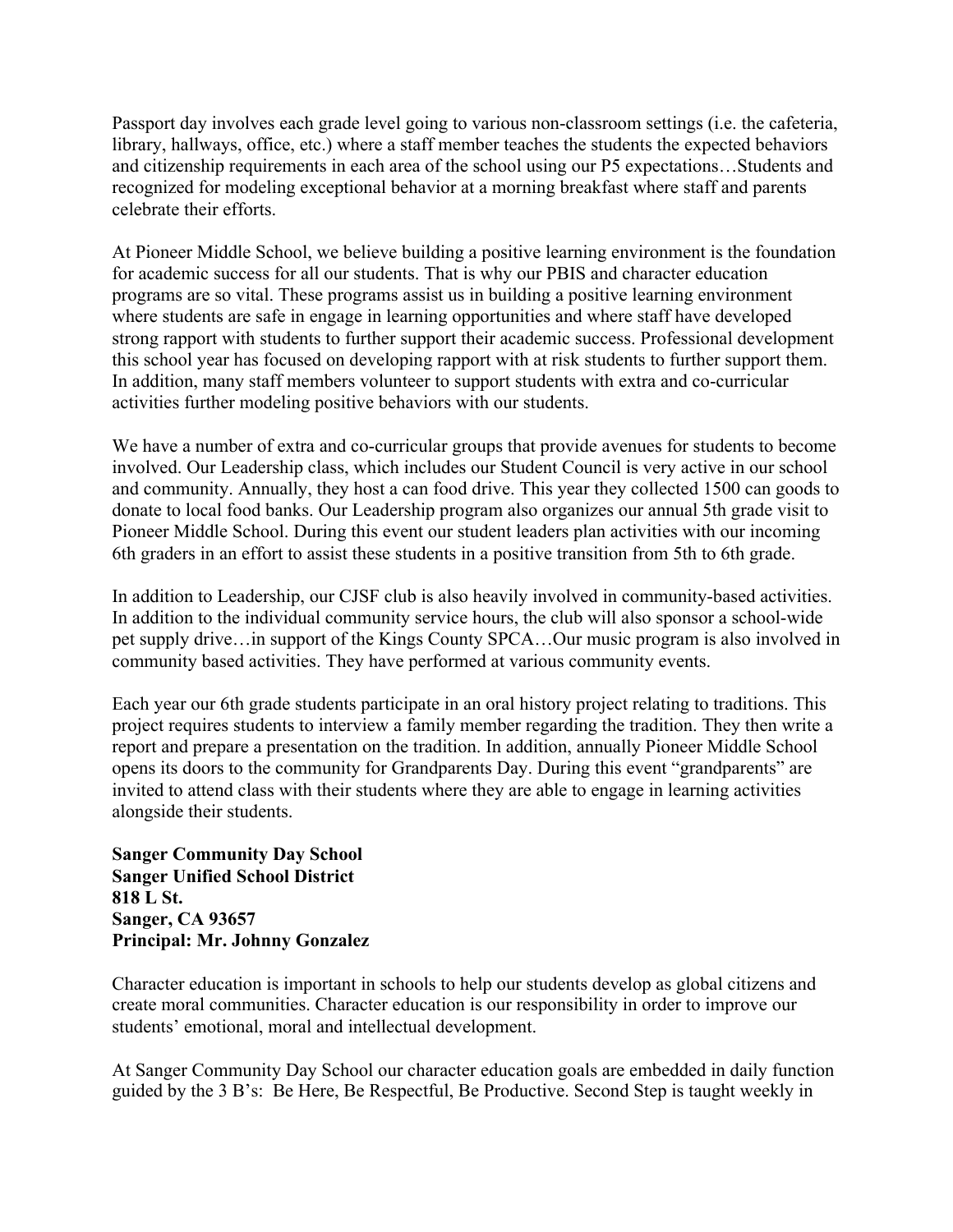our classrooms and encompasses social/emotional learning. We implement community service hours, community projects and Restorative Justice to assist our students in learning guiding core principals and values. Once semester field trips are available for students in good standing. Through our Professional Learning Community meetings that occur weekly, the staff holds regular conversations about how to best address the 3 B's with our students, both as a whole school and individual student need. Our team is very clear on our purpose: improving our students' emotional, moral, intellectual and academic development.

Since its inception, the 3 B's continue to have a positive impact on both our students and staff. Continuous building of awareness in our school culture has lead to decreased behavior referrals and decreased suspensions. An increased focus on both tardies and attendance is also a part of monitoring our program of the 3 B's. Progress monitoring includes comparison data, year to year, of behavioral referrals and suspensions.

Throughout the entire school year our staff meets weekly in our Professional Learning Community (PLC)…The PLC has become an atmosphere of trust and respect where staff can work through solutions to improve areas of concern. Staff is constantly reviewing practices, and using peer walk through and other site visits. We want to provide a rigorous yet meaningful learning experience that prepares students for college and/or career. At our small school our students are encouraged to address any and all issues immediately. Students can speak with any staff member they are comfortable with in order to solve any problems or concerns. The school participates in the Healthy Kids Survey that helps us look at ethical and safety issues.

School Site Council made up of president, vice-president and activity director engages students and provides leadership. They develop school wide events such as mock student presidential elections; student rewards and student store; field trips to new and cultural broadening locations; ARC, Adventure Risk Challenge, which creates and develops leadership and academic skills; and dress up days. The officers create polls to gage student interest in upcoming events.

Student Council participates in the Sanger Unified Student Advisory Board. Their job is to share ideas to enhance learning; participate in choosing healthy meals; and communicate school and community concerns to the district superintendent. Youth Court provides all students an opportunity to participate as a juror on a peer jury. The Youth Court jurors listen to their fellow students' Education code violations; ask questions of both student and parent; and then issue appropriate consequences.

School issues are identified by all staff members through daily debriefing. Because we have a small staff and our school is a community day school with daily, sometimes hourly student, parent, and family issues, we close our day with an informal meeting and a discussion of the day.

CDS (Community Day School) is currently implementing Project Based Learning or PBL. PBL challenges students through deeper exploration of real world challenges and problems, such as how California's geology effected immigration to the Central Valley? This process includes students meeting with community members to create a project that answers the question and then presenting to the Sanger community. Prior to transitioning to other schools to continue their education, our students participate in one community project.